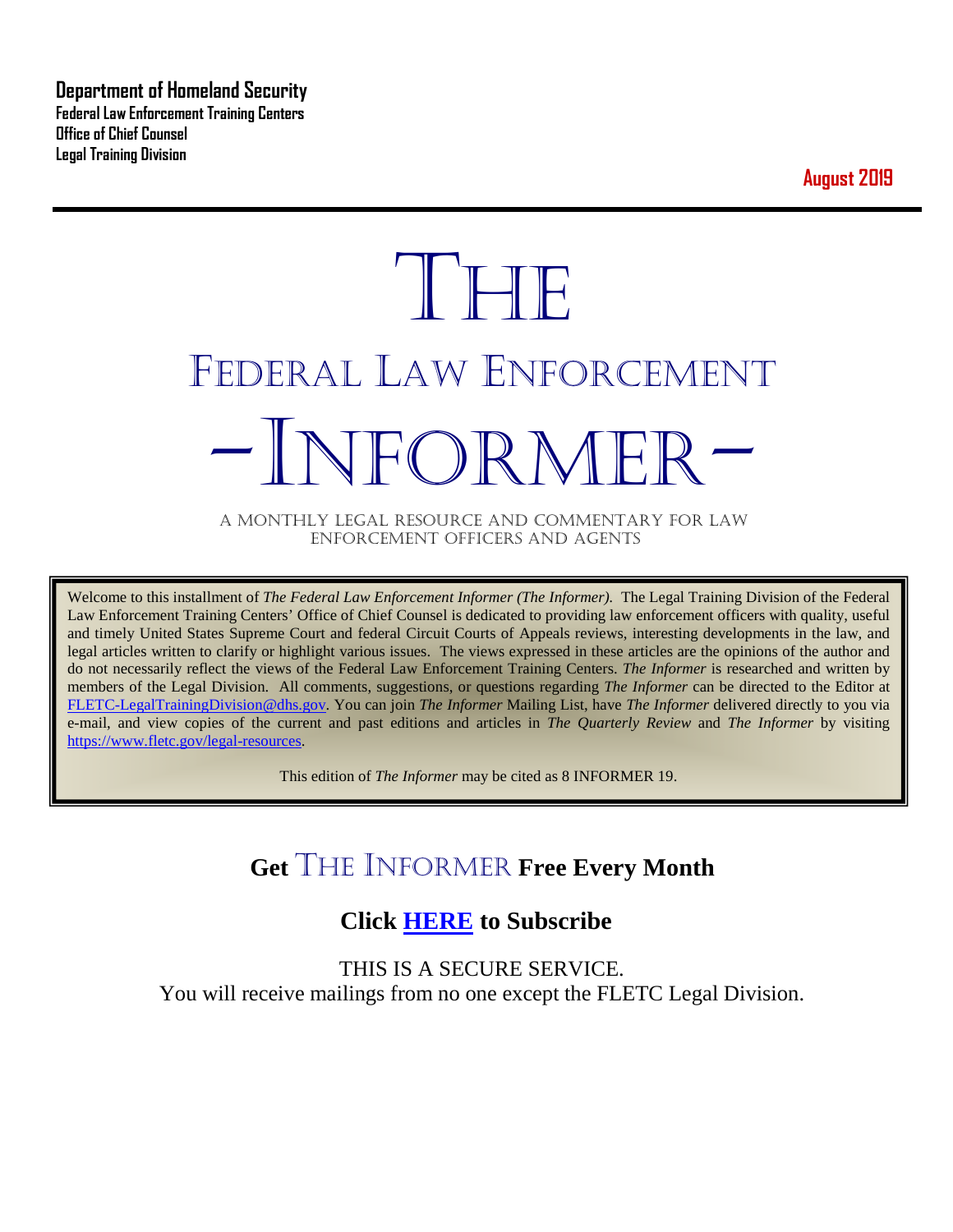# **The Informer – August 2019**

# **Case Summaries**

# **[Circuit Courts of Appeals](#page-2-0)**

# **[Second Circuit](#page-2-1)**

| <b>United States v. Williams:</b> Whether it was reasonable for officers to conduct a second<br>inventory search of the defendant's car after they learned that they might have overlooked    |
|-----------------------------------------------------------------------------------------------------------------------------------------------------------------------------------------------|
| <b>Fifth Circuit</b>                                                                                                                                                                          |
| <b>United States v. Daniels:</b> Whether the warrantless entry and search of a motel room by                                                                                                  |
| <b>Seventh Circuit</b>                                                                                                                                                                        |
| United States v. Sawyer: Whether the defendant had a reasonable expectation of privacy                                                                                                        |
| <b>Eighth Circuit</b>                                                                                                                                                                         |
| United States v. Williams: Whether an officer's mistaken belief that a vehicle was<br>stolen was objectively reasonable based upon a misreading of a stolen vehicles report                   |
| United States v. Green: Whether an officer's decision to impound and conduct an<br>inventory search of the defendant's car complied with his department's tow policy                          |
| Z.J. v. Kansas City Board of Police Commissioners: Whether detectives established<br>probable cause to obtain a search warrant and whether it was reasonable for SWAT team                    |
| <b>Ninth Circuit</b>                                                                                                                                                                          |
| United States v. Iwai: Whether the warrantless entry into the defendant's residence                                                                                                           |
| <b>Rodriguez v. City of San Jose:</b> Whether the warrantless seizure of firearms belonging                                                                                                   |
| <b>Tenth Circuit</b>                                                                                                                                                                          |
| <b>Colbruno v. Kessler:</b> Whether deputies violated the plaintiff's rights by walking him<br>through the public areas of a hospital completely naked except for an orange pair of mittens13 |
| United States v. Gurule: Whether it was reasonable to detain the defendant for the<br>duration of a traffic stop and whether the officers conducted a valid Terry frisk14                     |

♦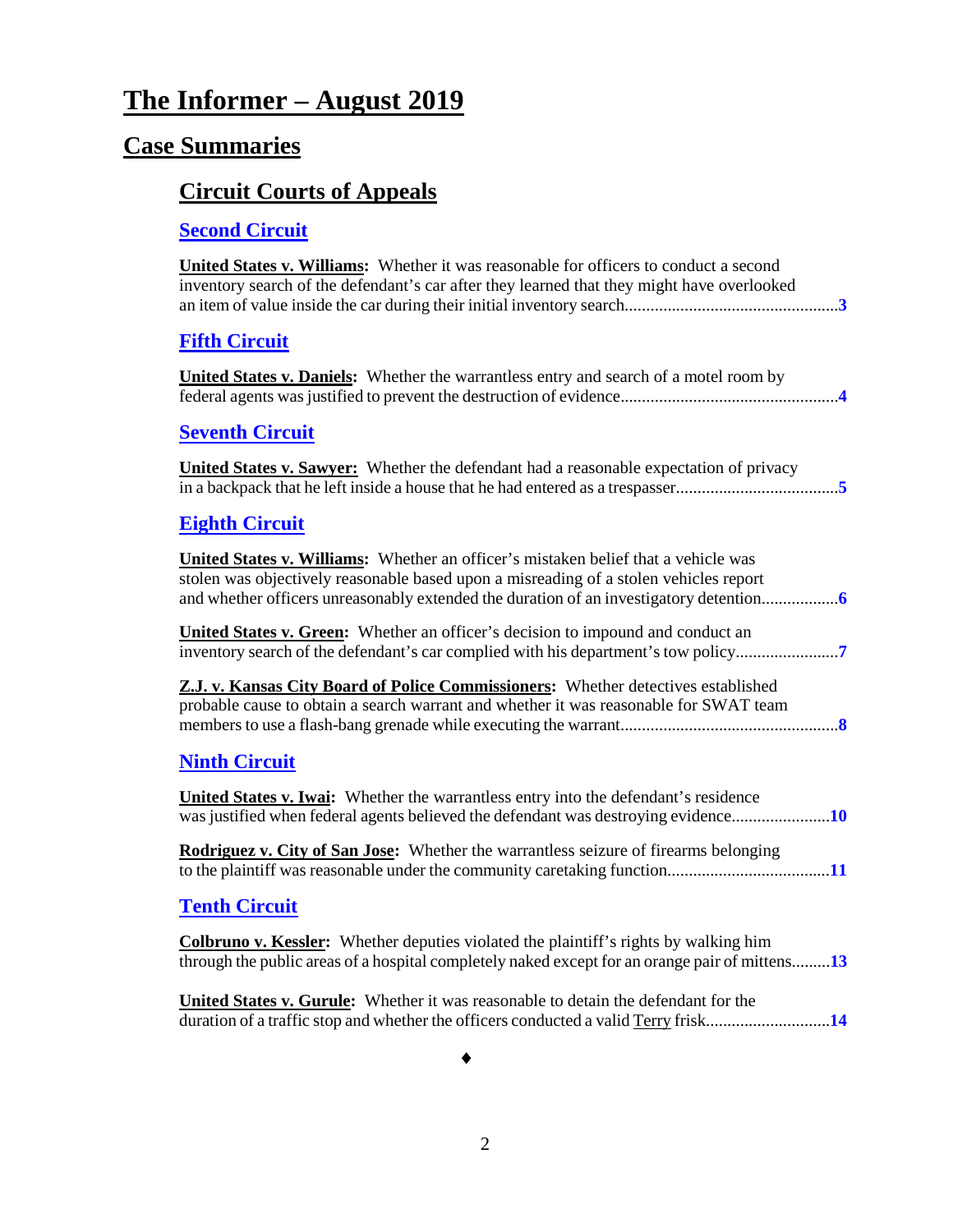# CASE SUMMARIES

# Circuit Courts of Appeal

#### <span id="page-2-1"></span><span id="page-2-0"></span>**Second Circuit**

#### **United States v. Williams, 2019 U.S. App. LEXIS 20262 (2d Cir. N.Y. July 9, 2019)**

Officers with the New York City Police Department (NYPD) arrested Williams for speeding, reckless driving, and unauthorized use of a rental car. At the police station, Detectives Fichter and Latorre conducted an inventory search of Williams' car in accordance with the NYPD's standardized procedures for inventory searches as described in the department's Patrol Guide. After finding several items of a non-criminal nature, the detectives went into the station where Williams asked Detective Latorre what was going to happen to the rental car. Detective Latorre told Williams the car was probably going to be towed back to the rental agency. Seemingly concerned with this development, Williams requested that he be allowed to make a telephone call. Williams proceeded to call someone and while standing two to three feet away from him, Detective Latorre overheard Williams tell the other person to "come get the car right now" because the police were "looking to tow it." Concerned that they had missed something during their initial search, Detectives Latorre, Fichter and Breton went back to the rental car to conduct a second inventory search.

During the second inventory search, Detective Breton opened the car's center console, which had not previously been searched. Although the center console was not designed to open, Detective Breton knew that it could be easily opened without the need for special tools or force by unsnapping three plastic pieces that could be snapped back into place to close the console. Detective Breton testified that he usually checks inside car consoles during inventory searches because he has located contraband there in the past. Inside the console, Detective Breton found a loaded handgun. The government subsequently charged Williams with being a felon in possession of a firearm.

Williams filed a motion to suppress the handgun. Williams argued that the second inventory search, which was conducted only after Detective Latorre overheard Williams' comments during his phone call was an improper investigative search for criminal evidence and not a valid inventory search.

When police take a vehicle into custody they may search the vehicle and make an inventory of its contents without first obtaining a search warrant and without regard to whether there is probable cause to suspect that the vehicle contains contraband or criminal evidence. Inventory searches are considered reasonable under the Fourth Amendment because they are conducted by police officers as part of a community caretaking function that officers must perform separate from their responsibility to detect crime. The objectives of inventory searches are to: (1) protect the owner's property while it is in police custody, (2) protect the police against false claims of lost or stolen property, and (3) protect the police from potential dangerous items located in the vehicle.

To balance the potential danger to privacy interests posed by allowing officers to conduct warrantless searches, the Supreme Court has required that inventory searches be performed using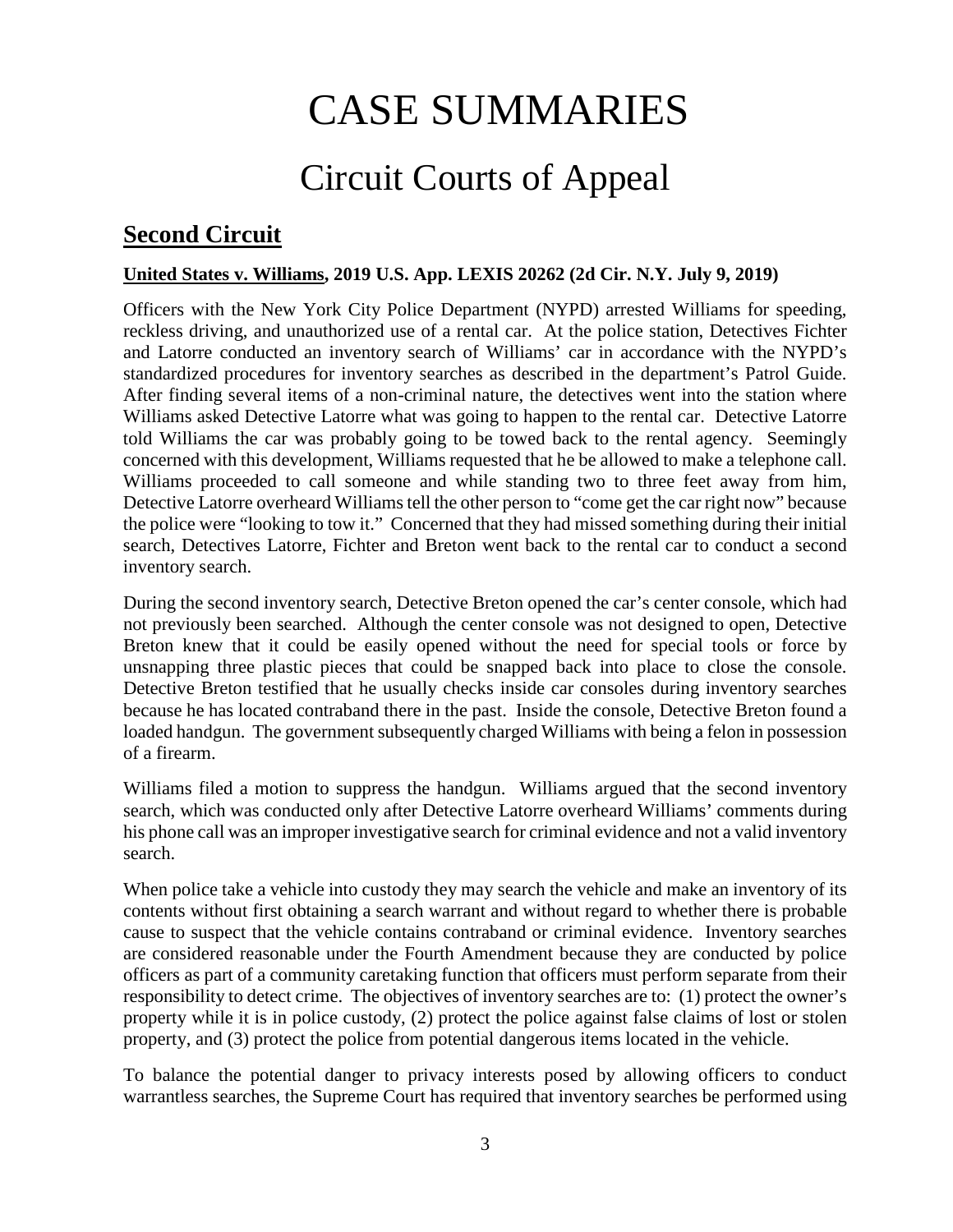"standardized criteria or established routine." Consequently, inventory searches conducted pursuant to standard police procedures are reasonable.

Here, the court found it was reasonable for the detectives to conclude that Williams' comments during his phone call suggested a need to go back and check his car for an item of value the officers had not discovered in their first search. The court held that the import of the community caretaking function, i.e. to secure property, protect police from claims of theft, and locate potentially dangerous items, remained even when a piece of property may have been missed in the initial search. The court added that even if the officers might have expected to find evidence of a crime during their second search, that fact alone did not render the second search unreasonable.

The court further held that it was reasonable for Detective Breton to remove the center console's paneling in order to discover the handgun. First, the NYPD's Patrol Guide specifically says that officers can force open the "trunk, glove compartment, etc." if only minimal damage will be done. Second, Detective Breton testified that it was common for police to search center consoles during inventory searches. Third, Detective Breton testified that he did not have to use a special tool to remove the console's paneling. Finally, Detective Breton testified no damage was done to the car and the console's paneling snapped back into place after he removed it.

For the court's opinion: [https://cases.justia.com/federal/appellate-courts/ca2/17-3741/17-3741-](https://cases.justia.com/federal/appellate-courts/ca2/17-3741/17-3741-2019-07-09.pdf?ts=1562684405) [2019-07-09.pdf?ts=1562684405](https://cases.justia.com/federal/appellate-courts/ca2/17-3741/17-3741-2019-07-09.pdf?ts=1562684405)

\*\*\*\*\*

## <span id="page-3-0"></span>**Fifth Circuit**

#### <span id="page-3-1"></span>**United States v. Daniels, 2019 U.S. App. LEXIS 20449 (5th Cir. LA July 10, 2019)**

Agents with the Drug Enforcement Administration (DEA) decided to conduct a knock and talk interview at a motel room during a surveillance operation. When an agent knocked on the door, one of the occupants, Craig James, came to the door but did not open it. The agent identified himself as a police officer and asked James to open the door so they could talk. After knocking for two minutes, the agent heard another agent, who was standing to his left by the motel room's window, say the he could hear the toilet flushing. Believing that James was destroying evidence, the agents kicked the door open and entered the room. Once inside, agents found Lazandy Daniels seated on the toilet, fully clothed, with the seat cover down. The agents searched the room and seized crack cocaine, a digital scale, and a large quantity of cash.

The government charged Daniels with several drug-related offenses. Daniels filed a motion to suppress the evidence seized from the motel room. Daniels argued that the warrantless entry and search of the room was not supported by exigent circumstances.

While warrantless searches are presumed to be unreasonable, a police officer may search a person's property if "the exigencies of the situation make the needs of law enforcement so compelling that a warrantless search is objectively reasonable." A valid exigency exists when an officer believes that evidence is being destroyed; however, an officer "may not rely on the need to prevent the destruction of evidence when that exigency was created or manufactured by the conduct of the police."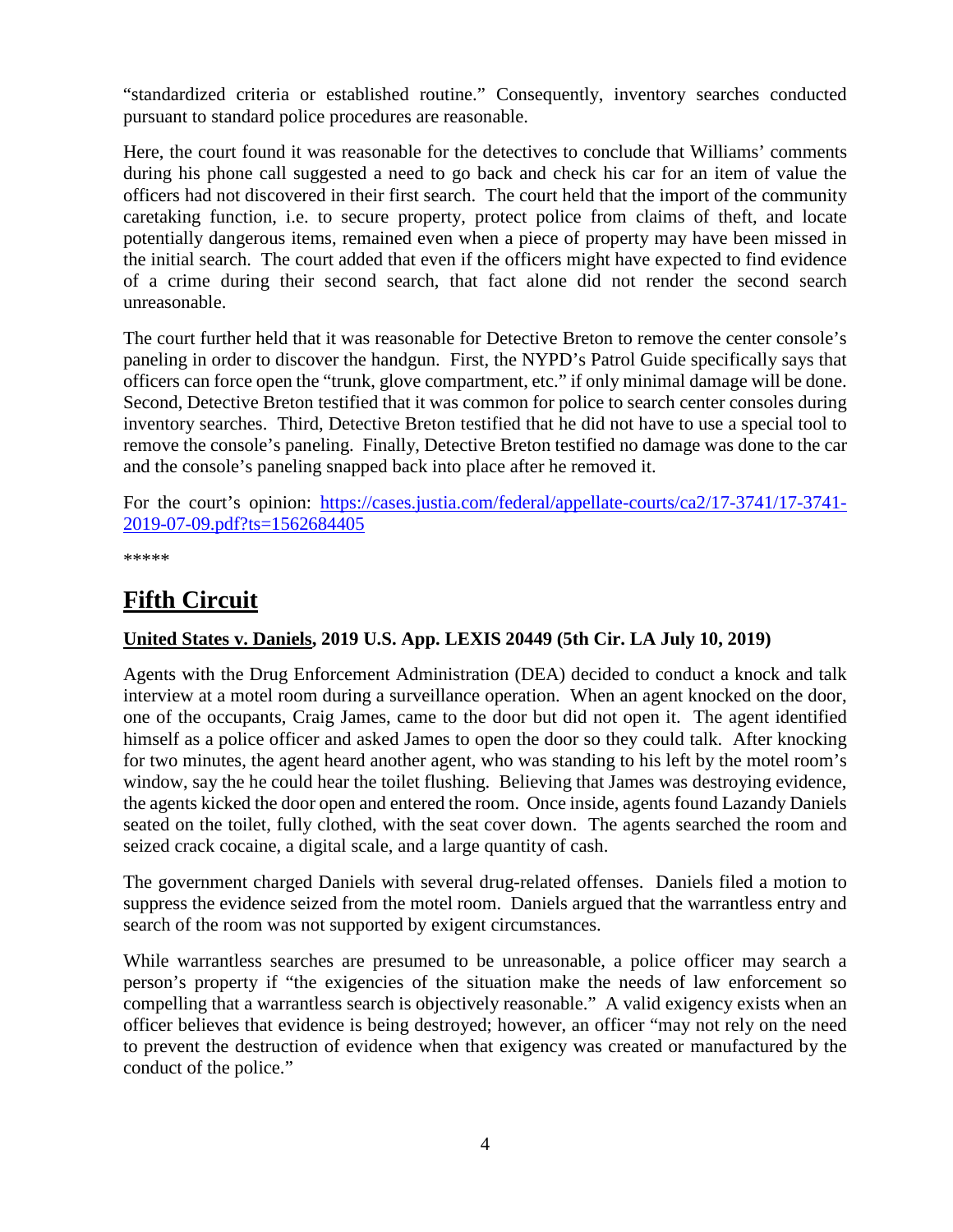The court held that an exigency existed which justified the agents warrantless search of the motel room. First, after knocking, the agent heard the sound of someone running back and forth inside the room. Second, the agent testified that there were times when James' voice was very close to the door and other times when it was much further from the door, indicating that James was running back and forth. Third, the agent identified himself as a police officer, so James knew that police likely suspected he was involved in criminal activity. Fourth, an agent heard the sound of the toilet flushing and knew that it was common for drug dealers to flush narcotics down the toilet. The court concluded that these facts reasonably led the agents to believe that the room's occupants might have been attempting to destroy evidence.

The court further held that the agents did not create the exigency that justified their entry and search of the motel room. While the agents knocked vigorously, the knocking was relatively brief, and the agents did not attempt to force entry until after they heard the toilet flush.

For the court's opinion: [https://cases.justia.com/federal/appellate-courts/ca5/18-30791/18-](https://cases.justia.com/federal/appellate-courts/ca5/18-30791/18-30791-2019-07-10.pdf?ts=1562779856) [30791-2019-07-10.pdf?ts=1562779856](https://cases.justia.com/federal/appellate-courts/ca5/18-30791/18-30791-2019-07-10.pdf?ts=1562779856)

\*\*\*\*\*

## <span id="page-4-0"></span>**Seventh Circuit**

#### <span id="page-4-1"></span>**United States v. Sawyer, 2019 U.S. App. LEXIS 20299 (7th Cir. IL July 9, 2019)**

Police officers responded to a report of a residential burglary in progress. While looking for signs of forced entry, a man arrived and identified himself as the homeowner. The owner told the officers that the house was rental property with no current tenants and that no one should be inside. While looking through a window, the officers saw several people inside the house and ordered them to come out. Sawyer and three other individuals exited the house and stood with the officers on the porch. The homeowner then asked the officers to go inside to check the house. In the basement, one of the officers found a backpack. The officer opened the backpack and discovered four guns and a cell phone. Sawyer eventually claimed ownership of the backpack and cell phone.

The government charged Sawyer with being a felon in possession of a firearm.

Sawyer filed a motion to suppress the guns seized from the backpack, arguing that the officer lacked probable cause or consent to search it.

The court disagreed, holding that Sawyer, as a trespasser, had no reasonable expectation of privacy in the backpack he brought in when he unlawfully entered the house. The Supreme Court has held that a person's "privacy interest is not reasonable when one's presence in a place is wrongful." In this case, the officers responded to a report of a residential break-in and learned from the owner that the house should be empty and unoccupied. After Sawyer and the other individuals emerged from the house, the owner asked the officers to search the house during which the officers discovered and searched the backpack. The court noted that Sawyer did not claim that his or his backpack's presence in the home was lawful or offer any basis for his privacy interest in the house. Because Sawyer did not establish that he had a reasonable expectation of privacy in the house, the court reasoned that he could not challenge the search of the backpack that he left inside the house. The court added that its holding was consistent with the holdings of the 1st, 6th, 7th, 9th, and D.C. Circuits, which have decided this issue.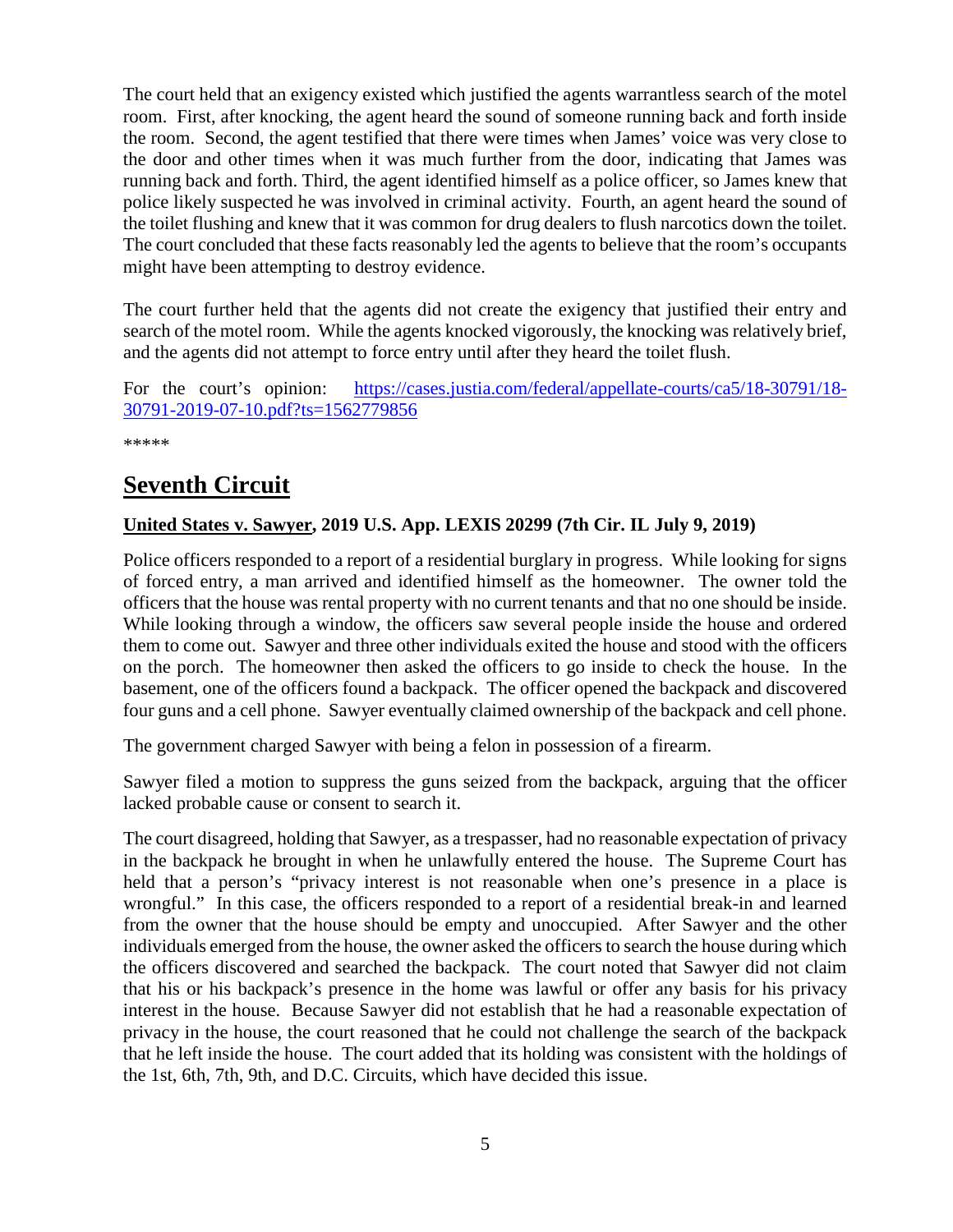For the court's opinion: [https://cases.justia.com/federal/appellate-courts/ca7/18-2923/18-2923-](https://cases.justia.com/federal/appellate-courts/ca7/18-2923/18-2923-2019-07-09.pdf?ts=1562697030) [2019-07-09.pdf?ts=1562697030](https://cases.justia.com/federal/appellate-courts/ca7/18-2923/18-2923-2019-07-09.pdf?ts=1562697030)

\*\*\*\*\*

# <span id="page-5-1"></span>**Eighth Circuit**

#### <span id="page-5-0"></span>**United States v. Williams, 2019 U.S. App. LEXIS 19934 (8th Cir. MO July 3, 2019)**

An undercover police officer investigating reports of stolen automobiles was patrolling a highcrime area when he saw a purple Dodge Challenger parked at an address that had been active in other recent crimes. The officer checked the department's "hot sheets," which listed vehicles reported stolen in the area, and discovered that the purple Challenger had been listed as stolen. The officer confirmed that the purple Challenger had been stolen from a car dealership and that a red Dodge Challenger had also been stolen from the same dealership. The undercover officer continued his patrol while a second officer conducted surveillance on the purple Challenger.

A short time later, the second officer reported that a red Challenger pulled next to the purple Challenger, stopped for a few seconds, and then drove away. While the second officer continued his surveillance, the undercover officer followed the red Challenger until it pulled into the driveway of a nearby residence. While the undercover officer waited for uniformed backup officers to arrive, he saw a man lean into the car toward the middle console. Once the backup officers arrived, they walked up the driveway and placed Williams and two other individuals, all of whom were standing near the red Challenger, in handcuffs.

The uniformed officers checked the VIN number and discovered that the red Challenger had not been reported stolen. The officers also ran a license plate check, which revealed that the car was not stolen but that it had temporary tags that had expired. The undercover officer soon discovered that he had misread the "hot sheets." The second stolen vehicle was a red Dodge Charger, not a red Dodge Challenger, as the officer mistakenly believed.

While the officers were running the checks on the red Challenger, they saw three small baggies on the ground near the men that contained substances that appeared to be marijuana and crack cocaine. In addition, the officers saw a handgun in plain view in the passenger seat of the vehicle. None of the men claimed ownership of the red Challenger and Williams told the officers that it had been parked in the driveway all day. The undercover officer knew Williams' statement to be untrue, as he had witnessed the red Challenger pull into the driveway. Based on the lack of clear information about the ownership of the vehicle, the officers decided to impound it and conducted an inventory search. During their search, the officers found a second handgun wedged between the driver's seat and the center console. After DNA testing connected Williams to the second handgun and the crack cocaine, the government charged him with being a felon in possession of a firearm.

Williams filed a motion to suppress the evidence seized from the red Challenger. First, Williams claimed that the undercover officer made an objectively unreasonable mistake in identifying the red Challenger as stolen.

The court disagreed. Although the undercover officer did not double check the hot sheets to verify that the red Challenger was listed as stolen before approaching Williams and the other individuals, the court concluded that the officer's mistake was reasonable because: (1) a Dodge Charger and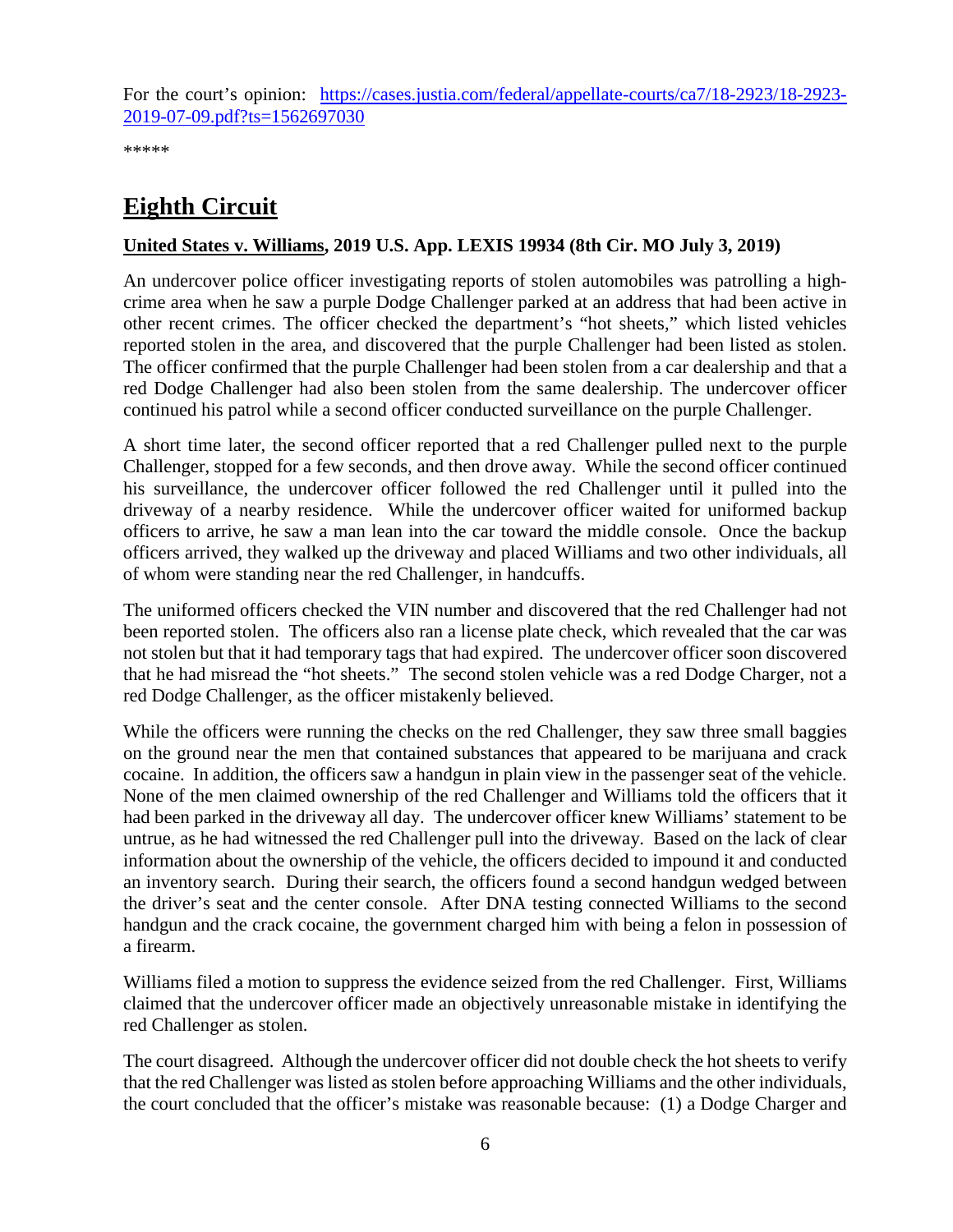Dodge Challenger have similar names and share similar abbreviations on the hot sheets, (2) the red Challenger was observed stopping briefly next to the purple Challenger, which had been verified as stolen, (3) the officer learned that the purple Challenger had been stolen from a car dealership, increasing the likelihood that another car of the same make and model could also have been stolen, (4) both vehicles were spotted in a high-crime area where the undercover officer had previously located or recovered stolen vehicles, and (5) the red Challenger was in transit, not stationary like the purple Challenger, which provided less of an opportunity to verify the information on the hot sheets before starting to pursue it and conduct surveillance.

Second, Williams argued that once the officers determined the red Challenger was not stolen the investigatory stop should have terminated and that any extension of the stop beyond that point was unreasonable.

Again, the court disagreed. The court held that by the time the officers confirmed the red Challenger was not stolen the: (1) vehicle' expired temporary tags, (2) evasive answers of the people at the scene, (3) misrepresentations that the car had been parked at the house all day, and (4) unwillingness of anyone to identify the owner of the vehicle, provided the officers with reasonable suspicion that criminal activity, independent of vehicle theft, was afoot. Because the officers did not unreasonably extend the stop, the court concluded that the observation of the narcotics and the firearm, coupled with the inability to identify the vehicle's owner, provided the officers with probable cause to tow the vehicle and perform an inventory search, which led the discovery of the firearm that gave rise to the charge against Williams.

For the court's opinion: [https://cases.justia.com/federal/appellate-courts/ca8/18-2747/18-2747-](https://cases.justia.com/federal/appellate-courts/ca8/18-2747/18-2747-2019-07-03.pdf?ts=1562167853) [2019-07-03.pdf?ts=1562167853](https://cases.justia.com/federal/appellate-courts/ca8/18-2747/18-2747-2019-07-03.pdf?ts=1562167853)

\*\*\*\*\*

#### <span id="page-6-0"></span>**United States v. Green, 2019 U.S. App. LEXIS 20729 (8th Cir. MO July 12, 2019)**

A police officer found Michael Green asleep in the driver's seat of a 1996 Saturn sedan with its hood and trunk open. The car was parked in front of a stop sign near a busy residential intersection. When the officer ran the vehicle's license plate, it came back associated with a 1988 Oldsmobile registered to Katherine Gooch.

When Green awoke, he told the officer that the car had broken down the night before. When the officer asked Green for his driver's license, Green produced only an identification card. The officer confirmed with dispatch that Green did not have a valid driver's license. Dispatch also told the officer that Green was on supervision following convictions for burglary and drug possession and that Green was known to be armed. The officer asked Green for consent to search the car but Green declined, telling the officer that the car belonged to his girlfriend, Katherine Gooch. The officer then decided to have the car towed because it was disabled on a public roadway, blocking an intersection, with improper license plates, and Green did not have a valid driver's license.

Green wanted to remove some of his property from the car, but the officer would not release any property that was not clearly identifiable as belonging to Green. The officer issued Green two traffic citations and told him that he was free to go. Afterward, the officer conducted an inventory search of the car and found approximately 390 grams of methamphetamine.

The government charged Green with possession with intent to distribute methamphetamine.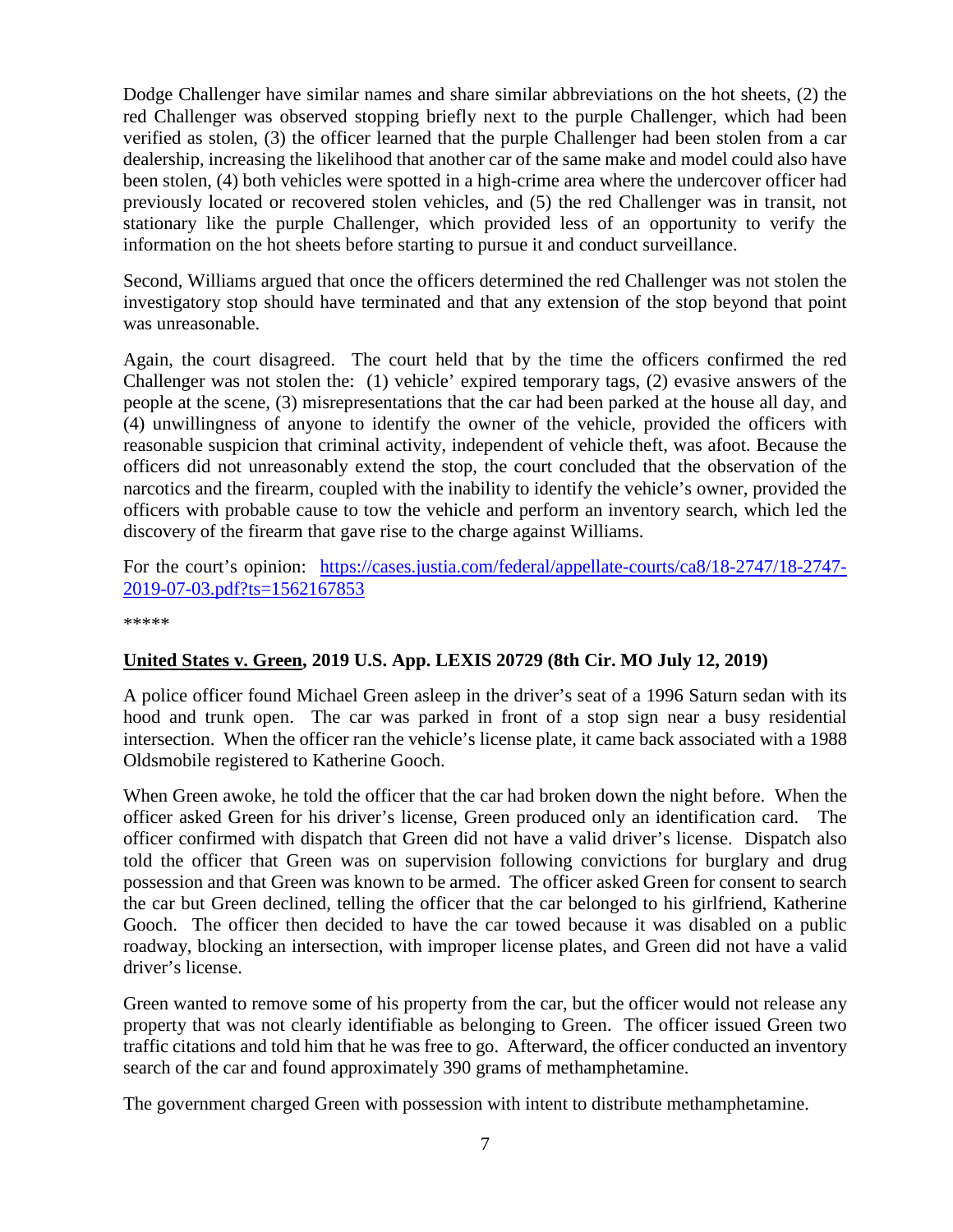Green filed a motion to suppress the evidence seized from the car. Green argued that the officer did not follow his department's tow policy and that the officer's real reason for towing the car was his suspicion that it might be stolen or contain stolen property.

Inventory searches of impounded vehicles are considered reasonable under the Fourth Amendment if they are "conducted according to standardized police procedures." Requiring officers to follow standardized procedures limits their discretion while conducting the search and reduces the likelihood that officers are conducting a general search for criminal evidence. Here, the court found that the officer's decision to impound and inventory Green's car was reasonable under the circumstances, that the officer followed his department's tow policy, and that the officer' purpose for impounding the vehicle was not to investigate criminal activity. Consequently, the court held that the inventory search was reasonable.

For the court's opinion: [https://cases.justia.com/federal/appellate-courts/ca8/18-1707/18-1707-](https://cases.justia.com/federal/appellate-courts/ca8/18-1707/18-1707-2019-07-12.pdf?ts=1562945433) [2019-07-12.pdf?ts=1562945433](https://cases.justia.com/federal/appellate-courts/ca8/18-1707/18-1707-2019-07-12.pdf?ts=1562945433)

\*\*\*\*\*

#### <span id="page-7-0"></span>**Z.J. v. Kansas City Board of Police Commissioners, 2019 U.S. App. LEXIS 22205 (8th Cir. MO July 25, 2019)**

While investigating a murder, detectives learned that the victim's cell phone was missing. The detectives obtained call records for the phone after the time of the murder as well as the GPS coordinates for those calls. Based on this information, the detectives learned that the victim's phone had been used to call a residence on Bristol Avenue. The detectives learned through law enforcement and motor vehicle databases that a person named Lee Charles lived at the Bristol Avenue residence.

The next day, the detectives learned the victim's phone was turned on and was within 80 meters of a particular intersection, an area including the Bristol Avenue residence and an apartment complex, which consisted of two buildings. While standing between the buildings, two detectives heard a phone ringing from somewhere in the apartment complex when a third officer called the victim's phone number, although they could not determine its exact location. When additional officers arrived they again tried to locate the phone but were unsuccessful.

The detectives arrested Charles a short time later and obtained a warrant to search the Bristol Avenue residence for the victim's cell phone, which had not yet been recovered. The warrant application omitted the fact the detectives had heard the victim's phone ringing in the apartment complex and not the Bristol Avenue residence in their earlier attempt to locate it.

The detectives contacted the Kansas City Police Department's Tactical Response Team (the SWAT team) to execute the search warrant. At a briefing, the detectives informed the SWAT team that Charles had already been taken into custody. Afterward, the SWAT team drove by the residence to confirm the address but did no other surveillance of the house to determine who lived there.

A short time later, the SWAT team approached the front door of the residence. The front entrance had an inside wooden door and an outside metal screen door. Both doors required a key to open from both the inside and the outside. Because the warrant did not authorize a "no knock entry," the SWAT team knocked on the door and announced, "Police, search warrant!" In response, Carla Brown grabbed the keys to the door and opened the inside door. According to Brown, when she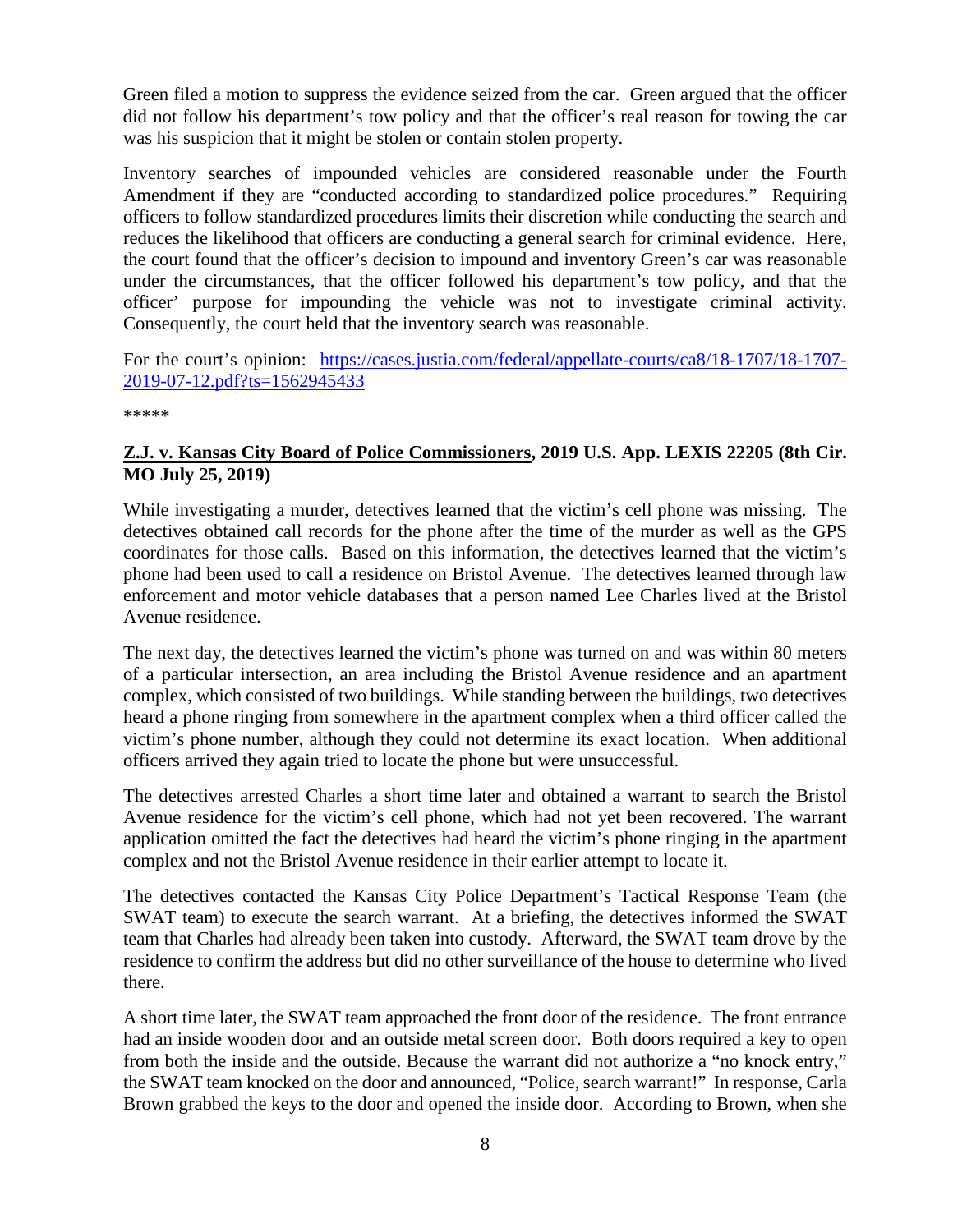opened the inside door she saw through the screen door several people outside, yelling, which startled her. Brown held up the keys to the door and jingled them as an indication that she was going to open the screen door. However, before she had the opportunity to do so, the SWAT team knocked out the screen and threw a flash-bang grenade over Brown's head into the living room of the house. The SWAT team then pried the screen door open and entered the house.

The flash-bang grenade caught the living room drapes on fires. Consequently, the SWAT team had to remove them from the house and place them in the front yard before clearing the rest of the house. In addition to Brown, the SWAT team found two-year old Z.J. in the living room as well as two elderly women. After the SWAT team cleared the house, the detectives, who had been waiting a block away, took control of the house. At this point, the detectives learned that Charles no longer resided at the residence, as he had been kicked out several months earlier.

After the SWAT team entry, Z.J. suffered significant developmental regression and was diagnosed with post-traumatic stress disorder (PTSD). Subsequently, Z.J., through Je'taun Jones, sued the detectives, the SWAT team members, and the Board of Police Commissioners (Board) under 42 U.S.C. § 1983 for violations of the Fourth and Fourteenth Amendments.

First, Z.J. alleged that the detectives improperly omitted information on the search warrant application regarding having heard the victim's phone ringing inside the apartment complex. Second, Z.J. claimed that the detectives failed to conduct a sufficient investigation prior to executing the warrant and then unjustifiably chose to have the SWAT team execute the search. Third, Z.J. claimed that the members of the SWAT team used excessive force by throwing a flashbang grenade into the residence. Finally, Z.J. claimed that the Board's policies and practices were deliberately indifferent to the unconstitutionally excessive use of flash-bang grenades by the Kansas City Police Department.

The district court denied the detectives and the SWAT team members qualified immunity and declined to dismiss the lawsuit as to the Board. All defendants appealed to the Eighth Circuit Court of Appeals.

First, the court agreed with the district court and held that the members of the SWAT team were not entitled to qualified immunity.

Next, the court examined whether the use of a flash-bang grenade in the execution of the search warrant was reasonable. To determine whether the use of flash-bang grenades during the execution of a search warrant is reasonable, the most important factor for a court to consider is whether the officers had reason to believe they would encounter a dangerous, violent suspect. The use of flash-bang grenades is more likely to be reasonable if the officers expect to encounter an individual who is known to be armed and dangerous or who has a history of violence. In addition, their use is more likely to be reasonable if the situation presents a need for the element of surprise in order to protect the safety of the officers or others. On the other hand, the use of flash-bang grenades is less likely to be reasonable if officers unreasonably fail to ascertain whether innocent bystanders will be present in the area when the flash-bang grenade is deployed.

In this case, the court found that use of the flash-bang grenade was clearly unreasonable and violated the Fourth Amendment. The SWAT team knew the suspect, Charles, was in custody, so they knew they would not encounter him at the residence. In addition, the SWAT team had no indication that any other people at the residence would pose a threat to them. This was largely because the SWAT team failed to do any investigation or surveillance of the residence to determine whether the residence contained any other occupants.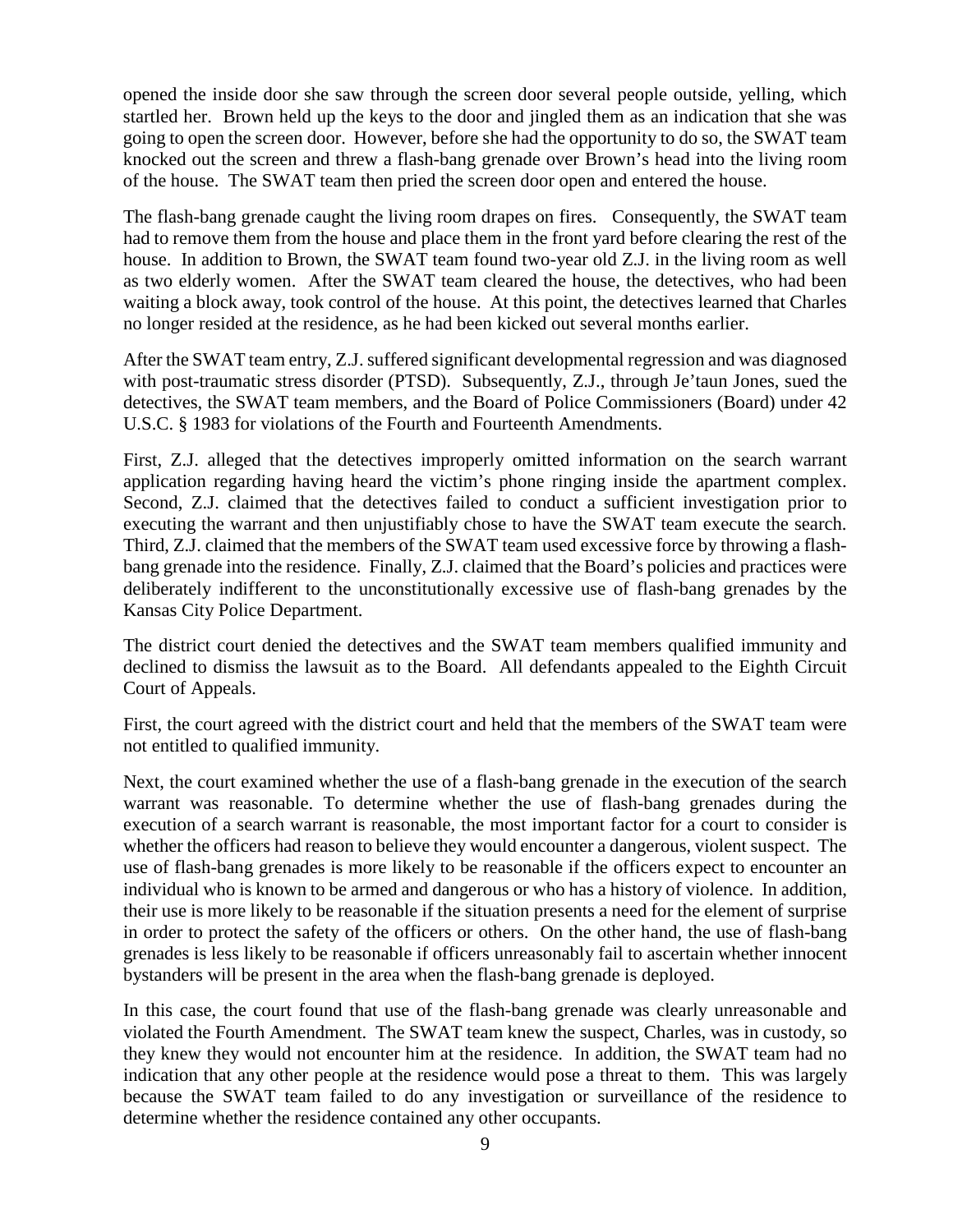Further, the court found that the SWAT team's claim that the use flash-bang was reasonable because the "occupants of the residence knew [they] were there and that [the officers] no longer had the element of surprise" was not persuasive. The court held that because the search warrant did not authorize the SWAT team to conduct a "no knock" warrant the requirement to knock on the door and announce their presence "obviously defeated the element of surprise."

Next, the court reversed the district court and held that the detectives were entitled to qualified immunity.

The court stated that even if the detectives included the fact that they heard the victim's cell phone ringing in the apartment complex, the affidavit still would have established probable cause to support the issuance of a search warrant for the Bristol Avenue residence. First, the affidavit established, among other things: (1) that the phone was traced to an area that included the Bristol Avenue residence, (2) the phone had been used to call the Bristol Avenue residence, and (3) two separate sources indicated that Charles lived at the Bristol Avenue residence.

Next, without deciding whether the detective's decision to use the SWAT team to execute the search warrant violated the Fourth Amendment, the court held that the detectives did not violate clearly established law. The court found that at the time of the incident it was not clearly established that using the SWAT team to execute the search warrant under these circumstances violated the Constitution.

Finally, the court dismissed the Board's appeal finding that it lacked appellate jurisdiction to review the district court's decision to deny the Board's motion to dismiss Z.J.'s lawsuit.

For the court's opinion: [https://cases.justia.com/federal/appellate-courts/ca8/17-3365/17-3365-](https://cases.justia.com/federal/appellate-courts/ca8/17-3365/17-3365-2019-07-25.pdf?ts=1564068639) [2019-07-25.pdf?ts=1564068639](https://cases.justia.com/federal/appellate-courts/ca8/17-3365/17-3365-2019-07-25.pdf?ts=1564068639)

\*\*\*\*\*

## <span id="page-9-0"></span>**Ninth Circuit**

#### <span id="page-9-1"></span>**United States v. Iwai, 2019 U.S. App. LEXIS 21899 (9th Cir. HI July 23, 2019)**

A narcotic detection dog alerted to the presence of a controlled substance in a package addressed to Bryant Iwai. Federal agents obtained a search warrant, opened the package, and found approximately six pounds of methamphetamine. The next day, agents obtained a warrant to track a controlled delivery of the package to Iwai's condominium building. Agents removed a majority of the methamphetamine and replaced it with a non-narcotic substitute, leaving behind only a small representative sample of the drug. The agents also placed a GPS tracking device, which identified the location of the package and contained a sensor that would activate a rapid beeping signal on their monitoring equipment when the package was opened.

The agents learned that Iwai's residence was located in a multi-story condominium building that did not permit direct delivery of packages to a particular unit, but rather utilized a central location to which packages were delivered for its residents. Believing that they did not have probable cause that the package would actually end up in Iwai's unit, the agents did not seek an anticipatory search warrant to enter his residence in order to secure the box once the beeper was triggered. At this point in the investigation, the agents did not know whether the package would be retrieved from the central mailroom, removed from the property, or be taken somewhere else.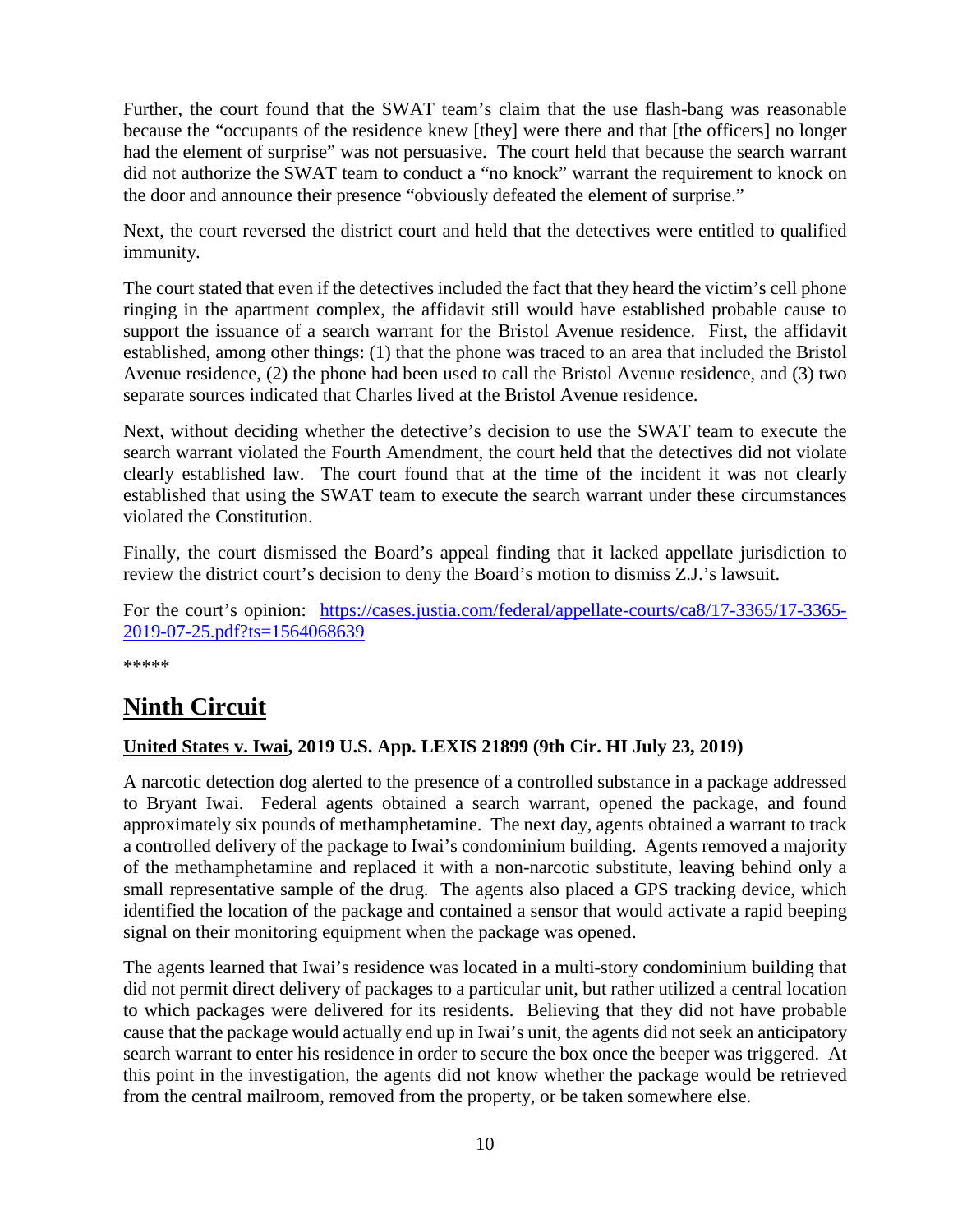At approximately 11:48 a.m., an agent posing as a mail carrier went to the condominium building and from the lobby callbox telephoned Iwai to notify him that he had received a package. Iwai answered his cell phone and requested that the package be left at the front desk with the manager. The agent left the package at the front desk as requested.

Iwai returned to the condominium building at approximately 12:56 p.m. The agents saw Iwai pick up the package from the manager, bring it up the elevator, and into his unit. At 3:15 p.m., the beeper activated, signaling the package had been opened inside Iwai's unit. The agents went to Iwai's door, knocked and announced their presence. After receiving no response, one of the agents saw shadowy movements through the peephole, indicating that someone had come to the door. After announcing their presence again, the agent saw the figure walking away from the door. The agent knocked and announced a third time, but received no response. At this point, the agent heard noises from inside the apartment that sound like plastic and paper rustling. The agent interpreted these noises to mean that Iwai was destroying evidence so he forced entry into Iwai's apartment at 3:17 p.m..

When the agents entered, Iwai was in the kitchen area and the package was lying unopened on the floor in the living room, indicating that the signaling device had malfunctioned. While securing the residence, agents saw in plain view on a table in the living room a gun and zip-lock bags containing a substance that appeared to be methamphetamine. After obtaining Iwai's consent, agents search the condominium and found approximately 14 pounds of methamphetamine, cash, and drug paraphernalia.

The government charged Iwai with trafficking methamphetamine. Iwai filed a motion to suppress the evidence seized from his residence arguing that the agents' warrantless entry violated the Fourth Amendment.

The court held that the agents' warrantless entry into Iwai's residence was justified because the agents reasonably believed that exigent circumstances i.e. the destruction of evidence, existed. When the agents entered Iwai's condominium they knew: (1) six pounds of methamphetamine had been intercepted the day before in a package addressed to Iwai; (2) the multi-story condominium complex had a central mail room to which all packages had to be delivered, preventing the agents from sending the package on a sure course to Iwai's unit; (3) the agents observed Iwai take the package up to his unit; (4) the beeper thereafter signaled that the package had been opened; (5) the agents knew that drugs are easily destroyed or disposed of; (6) upon knocking on the door, an agent saw a shadowy figure approach the door and then retreat; and (7) an agent heard a suspicious rustling noise from inside, which in his experience as a highly trained narcotics investigator, indicated the destruction of evidence was occurring.

For the court's opinion: [https://cases.justia.com/federal/appellate-courts/ca9/18-10015/18-](https://cases.justia.com/federal/appellate-courts/ca9/18-10015/18-10015-2019-07-23.pdf?ts=1563901364) [10015-2019-07-23.pdf?ts=1563901364](https://cases.justia.com/federal/appellate-courts/ca9/18-10015/18-10015-2019-07-23.pdf?ts=1563901364)

\*\*\*\*\*

#### <span id="page-10-0"></span>**Rodriguez v. City of San Jose, 2019 U.S. App. LEXIS 21897 (9th Cir. CA July 23, 2019)**

Lori Rodriguez called 911 and requested that officers be dispatched to conduct a welfare check on her husband Edward at the couples' house. Officers had been to the Rodriguez home on prior occasions because of Edward's mental health problems and the responding officers knew that there were guns in the home.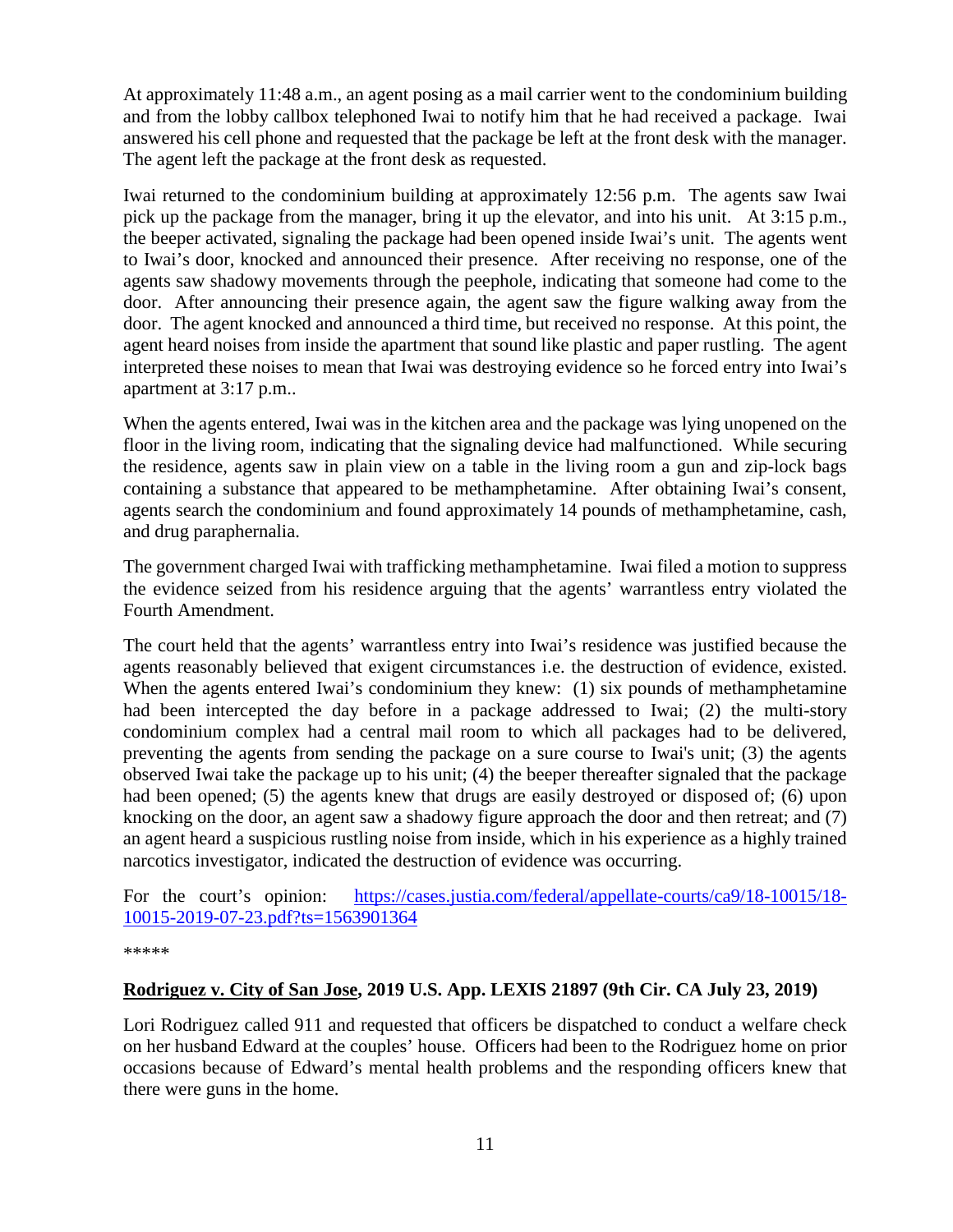Upon arrival, officers found Edward ranting about the CIA, the army, and people watching him. Edward also mentioned "shooting up schools" and that he had "gun safe full of guns." When asked if he wanted to hurt himself, Edward attempted to break his own thumb.

The officers concluded that Edward was in the midst of an acute mental health crisis that made him a danger to himself and others. As a result, the officers decided to seize and detain Edwards for a mental health evaluation pursuant to California law. After removing Edward from the home, the officers confirmed that there were firearms in the home in a gun safe. Lori gave the officers the keys and the combination code to the safe where they found handguns, shotguns, and semiautomatic rifles. The officers confiscated 11 firearms that were either unregistered or registered to Edward as well as one firearm that was registered to Lori. Lori objected to the removal of her personal handgun, but the officers confiscated it along with the other 11 firearms.

One month later, the City of San Jose filed a petition in California state court seeking an order of forfeiture under California law based on a determination that the guns' return would likely endanger Edward or others. Edward did not respond, but Lori asserted outright ownership of her personal handgun and community property ownership of the other firearms. Lori argued that the court had no authority to interfere with her Second Amendment right to keep and bear arms, and even if Edward was prohibited from possessing and owing firearms, she was not prohibited.

The California Superior Court granted the City's petition. Lori appealed. The California Court of Appeal subsequently held that there was "substantial evidence supporting the superior court's determination that returning the guns to the Rodriguez home would likely result in endangering Edward or others." In addition, the court held that Lori had not demonstrated a viable Second Amendment claim under the United States Supreme Court's case law.

Following the California Court of Appeals decision, Lori took the necessary steps under California law to become eligible for the City to return her the firearms. Lori changed the registration and ownership so that all 12 guns were in her name only and obtained gun release clearances from the California Department of Justice. Lori then asked the City to return the guns; however, the City denied her request.

Lori subsequently sued the City of San Jose and the officer who authorized the initial seizure of the guns under 42 U.S.C. § 1983. Lori sought a return the guns, compensatory damages, and an injunction to prevent future violations of her and other gun owner's rights. After the district court dismissed the lawsuit, Lori appealed to the Ninth Circuit Court of Appeals.

First, the court recognized that the California state courts addressed Lori's Second Amendment claim at both the trial and appellate levels. In both instances, the courts concluded that the seizure and retention of the firearms did not violate her right to keep and bear arms. Under the doctrine of issue preclusion, which prohibits the successive litigation of an issue that has already been litigated and resolved, the court held that it was barred from reconsidering Lori's Second Amendment claim.

Second, the court held that warrantless seizure of the Rodriguezes' firearms on the day of Edward's hospitalization was reasonable. The Supreme Court has recognized a category of police activity relating to the protection of public health and safety commonly referred to as the "community caretaking function" that is unrelated to the detection, investigation, or acquisition of evidence related to criminal activity. Warrantless searches or seizures under the community caretaking function generally involve home entries to investigate safety or medical emergencies or the impoundment of vehicles. To determine the reasonableness of a warrantless search or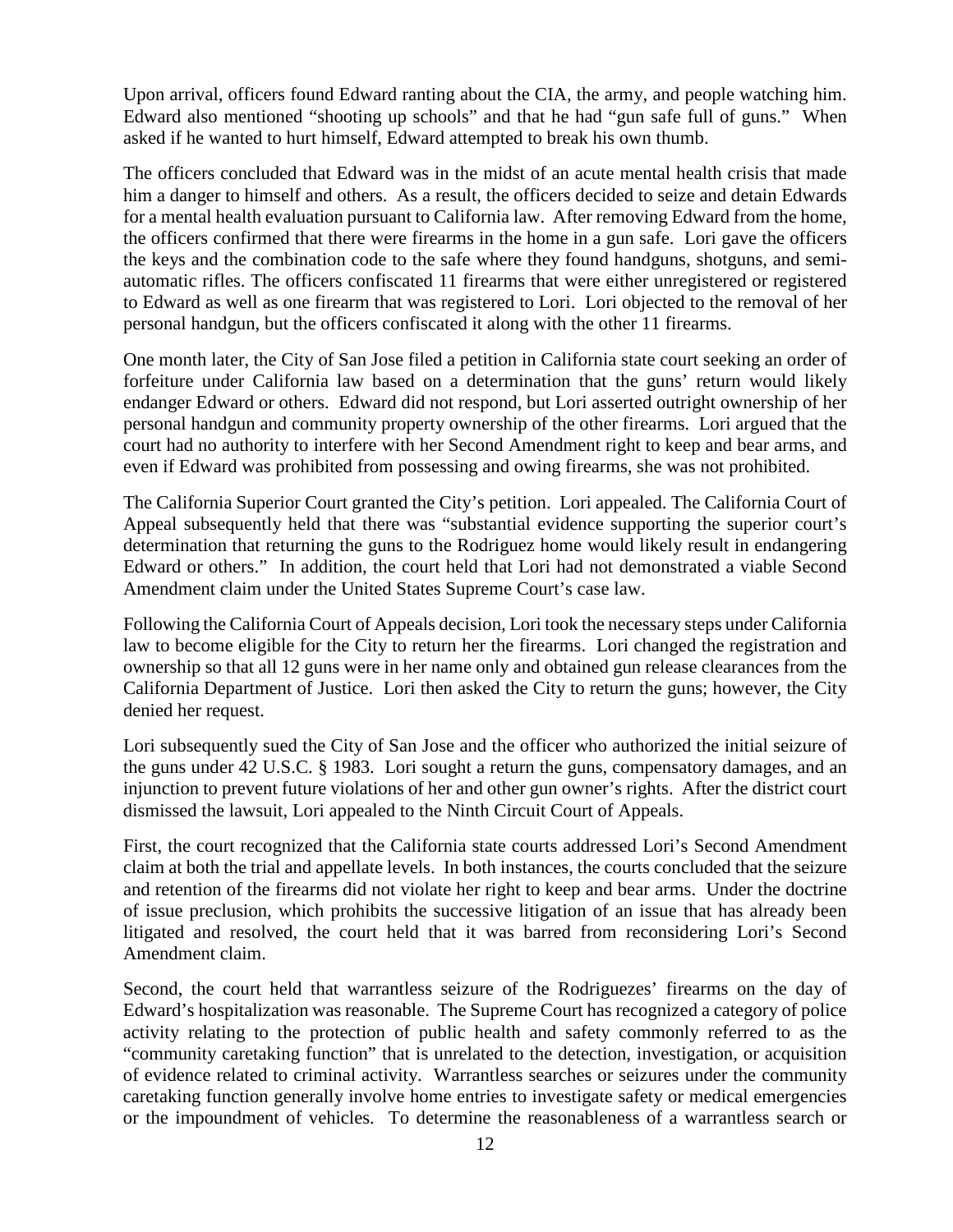seizure under the community caretaking function in an emergency home entry or a vehicle impoundment a court will consider: (1) the public safety interest, (2) the urgency of that public interest, and (3) the individual property, liberty, and privacy interests. The court held that these factors should be considered to determine whether the warrantless seizure of a firearm to protect the gun owner or others is reasonable.

In this case, the court concluded that the seizure of the firearms did not affect a serious private interest the Rodriguezes had in their personal property but instead promoted a substantial public safety interest. First, police officers had been to the home in the past when Edward was acting erratically. Second, on this occasion, Edward was ranting about the CIA, the army, and other people watching him. Third, Edward mentioned "shooting up schools" while specifically referencing the guns in the safe. Finally, the officers did not know when Edward might return from the hospital. Based on these facts, the court held that a reasonable officer would have been extremely concerned by the prospect that Edward might have access to a firearm in the near future. Consequently, the court held that the urgency of the situation justified the seizure of the firearms.

For the court's opinion: [https://cases.justia.com/federal/appellate-courts/ca9/17-17144/17-](https://cases.justia.com/federal/appellate-courts/ca9/17-17144/17-17144-2019-07-23.pdf?ts=1563901363) [17144-2019-07-23.pdf?ts=1563901363](https://cases.justia.com/federal/appellate-courts/ca9/17-17144/17-17144-2019-07-23.pdf?ts=1563901363)

\*\*\*\*\*

# <span id="page-12-0"></span>**Tenth Circuit**

#### <span id="page-12-1"></span>**Colbruno v. Kessler, 2019 U.S. App. LEXIS 19768 (10th Cir. CO July 2, 2019)**

Christopher Colbruno was incarcerated in a Denver County, Colorado jail awaiting trial. During an apparent psychotic episode, Colbruno swallowed metal components of an emergency call box in his jail cell. Sheriff's Department deputies contacted a physician at approximately 10:00 p.m., and the physician told them to bring Colbruno to the hospital for treatment within one-hour. At 12:20 a.m., three deputies placed Colbruno in a van to go to the hospital. On the way there, Colbruno urinated and defecated on the smock he was wearing. At the hospital, the three transporting deputies were met by three additional deputies. The deputies removed the soiled smock and walked Colbruno into the hospital without any clothes on except for a pair of orange mittens. The deputies passed through the ambulance bay, entrance, atrium, and hallways before they chained Colbruno to a bed. Hospital staff witnessed this conduct and reported it to the hospital risk manager because they found it disturbing.

Colbruno filed suit against the six deputies under 42 U.S.C. § 1983 claiming that the public exposure of his naked body violated his Constitutional rights. The deputies responded by asserting that they were entitled to qualified immunity. The district court denied the deputies qualified immunity and they appealed.

The Tenth Circuit Court of Appeals agreed with the district court and denied the deputies qualified immunity. First, the court recognized that exposing a person's naked body involuntarily is a severe invasion of personal privacy. The court added, "law enforcement officers in this circuit have been taught this lesson repeatedly," and then cited several cases in which the court held that a suspect's Constitutional rights had been violated by public exposure of a suspect's nude body.

Second, the court held that the exposure of Colbruno's body was not "rationally related to a legitimate governmental objective." The deputies argued that Colbruno needed medical treatment urgently and that finding another covering for him before transporting him through the hospital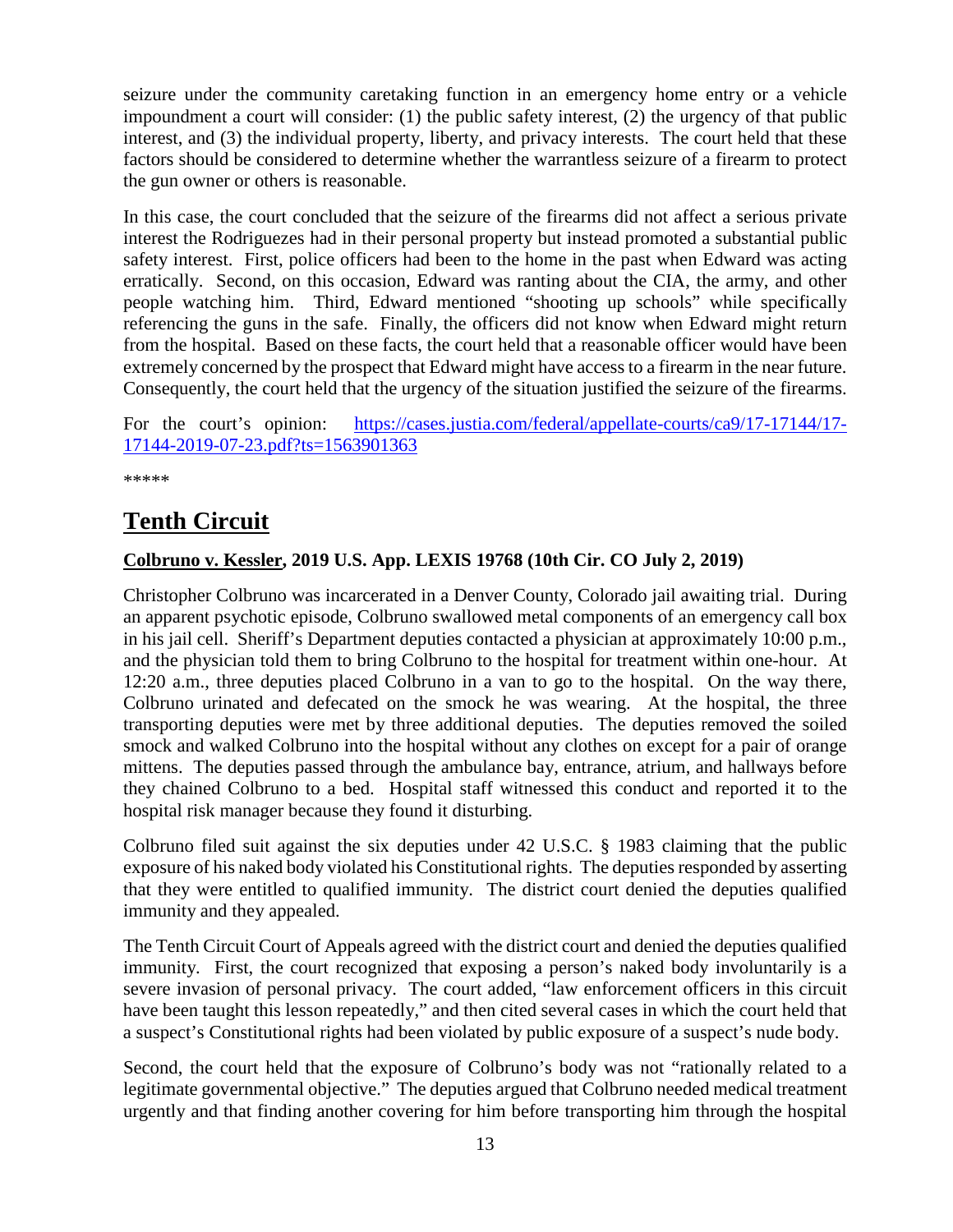would have taken too much time and effort. However, Colbruno alleged that the deputies took more than two hours to transport him to the hospital after discovering his condition. In addition, Colbruno alleged that after walking him through the hospital, the deputies chained him to a bed instead of immediately seeking treatment. The court found that these allegations supported the inference that Colbruno's condition was not so urgent that the deputies could not have delayed walking into the hospital for the few minutes it would have likely taken to locate replacement clothing at the hospital.

The court further held that at the time of the incident it was clearly established in the Tenth Circuit that the deputies' conduct violated Colbruno's Constitutional rights.

For the court's opinion: [https://cases.justia.com/federal/appellate-courts/ca10/18-1056/18-1056-](https://cases.justia.com/federal/appellate-courts/ca10/18-1056/18-1056-2019-07-02.pdf?ts=1562083232) [2019-07-02.pdf?ts=1562083232](https://cases.justia.com/federal/appellate-courts/ca10/18-1056/18-1056-2019-07-02.pdf?ts=1562083232)

\*\*\*\*\*

#### <span id="page-13-0"></span>**United States v. Gurule, 2019 U.S. App. LEXIS 20558 (10th Cir. UT July 11, 2019)**

A police officer saw a sedan commit several traffic violations and conducted a traffic stop. The vehicle contained three occupants, none of whom possessed a valid driver's license. In addition, the driver had several outstanding warrants for her arrest. After obtaining the driver's consent to search the vehicle, a back-up officer asked the passengers to exit the vehicle. Upon exiting the vehicle, the front-seat passenger consented to a Terry frisk. The officer then asked the back-seat passenger, Tommy Gurule, for consent to search him. After Gurule twice told the officer he would not consent to a search, he was directed to sit at a nearby curb.

During the stop, Gurule volunteered information that a bottle of alcohol in the vehicle was his, so as not to incriminate the driver. As one officer asked repeatedly whether Gurule possessed any weapons, both officers became concerned that Gurule was responding deceptively. Unsatisfied with Gurule's responses, the officers ordered him to stand. As Gurule began to stand, one of the officers saw a visible bulge in Gurule's right-front pants pocket. When the officer grabbed Gurule's arm as a protective action, he saw a gun in Gurule's right-front pocket. The officers handcuffed Gurule and seized a pistol from his pocket.

The government subsequently charged Gurule with being a felon in possession of a firearm.

Gurule filed a motion to suppress the firearm. The district court granted Gurule's motion holding that Gurule should have been free to leave the scene on foot before the Terry frisk, but even if Gurule's detention had been lawful, the officers did not have reasonable suspicion to frisk him. The government appealed.

The Tenth Circuit Court of Appeals reversed the district court. First, the Supreme Court has held that passengers may be detained for the duration of a valid traffic stop. Normally, a traffic stop ends when the officers have no further need to control the scene. In this case, the court concluded that the officers were entitled to control the scene for the duration of the consent search of the vehicle. As a result, the court held that Gurule and the other occupants were lawfully detained prior to and during the search of the vehicle.

Additionally, the parties disagreed upon the precise moment at which the frisk began. Gurule argued that the frisk began when he was ordered to his feet and the officer grabbed his arm. The government claimed that the frisk did not begin until the officer physically manipulated Gurule's right-front pocket, at which point the officer had already seen the gun in Gurule's pocket. The